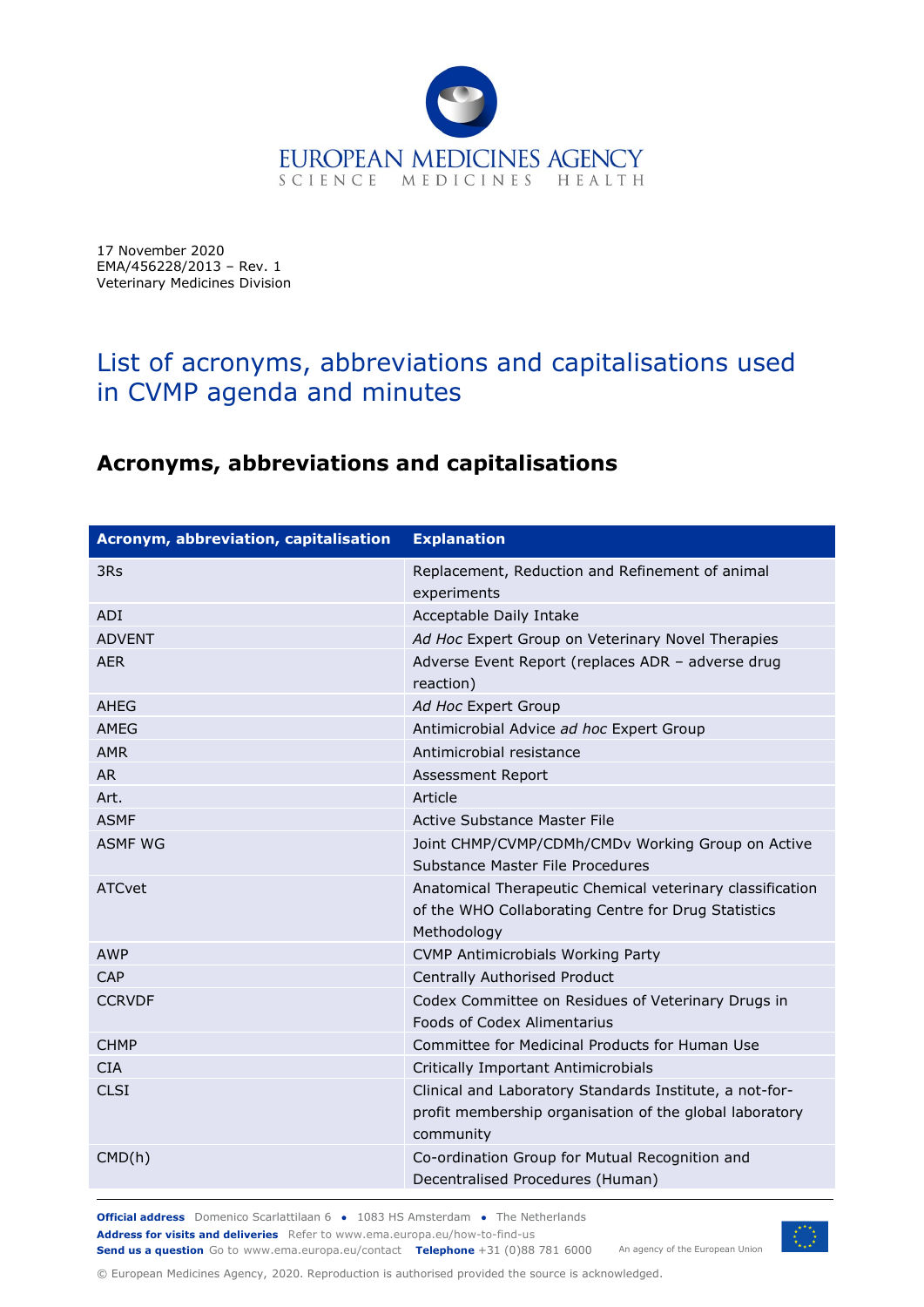| <b>Acronym, abbreviation, capitalisation</b> | <b>Explanation</b>                                                                                                                                |
|----------------------------------------------|---------------------------------------------------------------------------------------------------------------------------------------------------|
| CMD(v)                                       | Co-ordination Group for Mutual Recognition and                                                                                                    |
|                                              | Decentralised Procedures (Veterinary)                                                                                                             |
| <b>CMS</b>                                   | <b>Concerned Member State</b>                                                                                                                     |
| Co-Rapp                                      | Co-rapporteur                                                                                                                                     |
| Corr.                                        | Corrigendum                                                                                                                                       |
| <b>CP</b>                                    | Concept Paper                                                                                                                                     |
| <b>CV</b>                                    | Curriculum Vitae                                                                                                                                  |
| <b>CVMP</b>                                  | Committee for Medicinal Products for Veterinary Use                                                                                               |
| <b>CXMP</b>                                  | A generic denomination for an EMA scientific committees                                                                                           |
| <b>DCP</b>                                   | Decentralised Procedure                                                                                                                           |
| <b>DDPS</b>                                  | Detailed Description of Pharmacovigilance System (for<br>VMPs authorised under Directive 2001/82/EC and<br>Regulation (EC) No 726/2004            |
| Dir.                                         | Directive                                                                                                                                         |
| EEA                                          | European Economic Area or European Environmental<br>Agency, depending on the context                                                              |
| <b>EC</b>                                    | European Commission                                                                                                                               |
| <b>ECDC</b>                                  | European Centre for Disease Prevention and Control                                                                                                |
| <b>ECHA</b>                                  | European Chemicals Agency                                                                                                                         |
| eCTD                                         | Electronic Common Technical Document                                                                                                              |
| <b>EDQM</b>                                  | European Directorate for the Quality of Medicines &<br>HealthCare, a Directorate of the Council of Europe                                         |
| <b>EFSA</b>                                  | European Food Safety Authority                                                                                                                    |
| <b>EMA</b>                                   | European Medicines Agency                                                                                                                         |
| <b>EPAR</b>                                  | European Public Assessment Report                                                                                                                 |
| <b>EPMAR</b>                                 | European Public MRL Assessment Report                                                                                                             |
| <b>ERA</b>                                   | Environmental Risk Assessment                                                                                                                     |
| <b>ERAWP</b>                                 | CVMP Environmental Risk Assessment Working Party                                                                                                  |
| <b>ESVAC</b>                                 | The European Surveillance of Veterinary Antimicrobial<br>Consumption project                                                                      |
| EU                                           | European Union                                                                                                                                    |
| <b>EUCAST</b>                                | European Committee on Antimicrobial Susceptibility<br>Testing of ESCMID, the European Society of Clinical<br>Microbiology and Infectious Diseases |
| <b>EUNTC</b>                                 | <b>EU Network Training Centre</b>                                                                                                                 |
| <b>EURL</b>                                  | European Union Reference Laboratory                                                                                                               |
| <b>EURL ECVAM</b>                            | European Union Reference Laboratory for Alternatives to<br><b>Animal Testing</b>                                                                  |
| EVVet                                        | EudraVigilance Veterinary                                                                                                                         |
| <b>EWG</b>                                   | <b>Expert Working Group</b>                                                                                                                       |
| EWP-V                                        | <b>CVMP Efficacy Working Party</b>                                                                                                                |
| <b>FDA</b>                                   | Food and Drug Administration (USA)                                                                                                                |
| <b>FVE</b>                                   | Federation of Veterinarians of Europe                                                                                                             |
| <b>FVO</b>                                   | Food and Veterinary Office - European Commission                                                                                                  |
| <b>GCP</b>                                   | <b>Good Clinical Practice</b>                                                                                                                     |
| <b>GDP</b>                                   | Good Distribution Practice                                                                                                                        |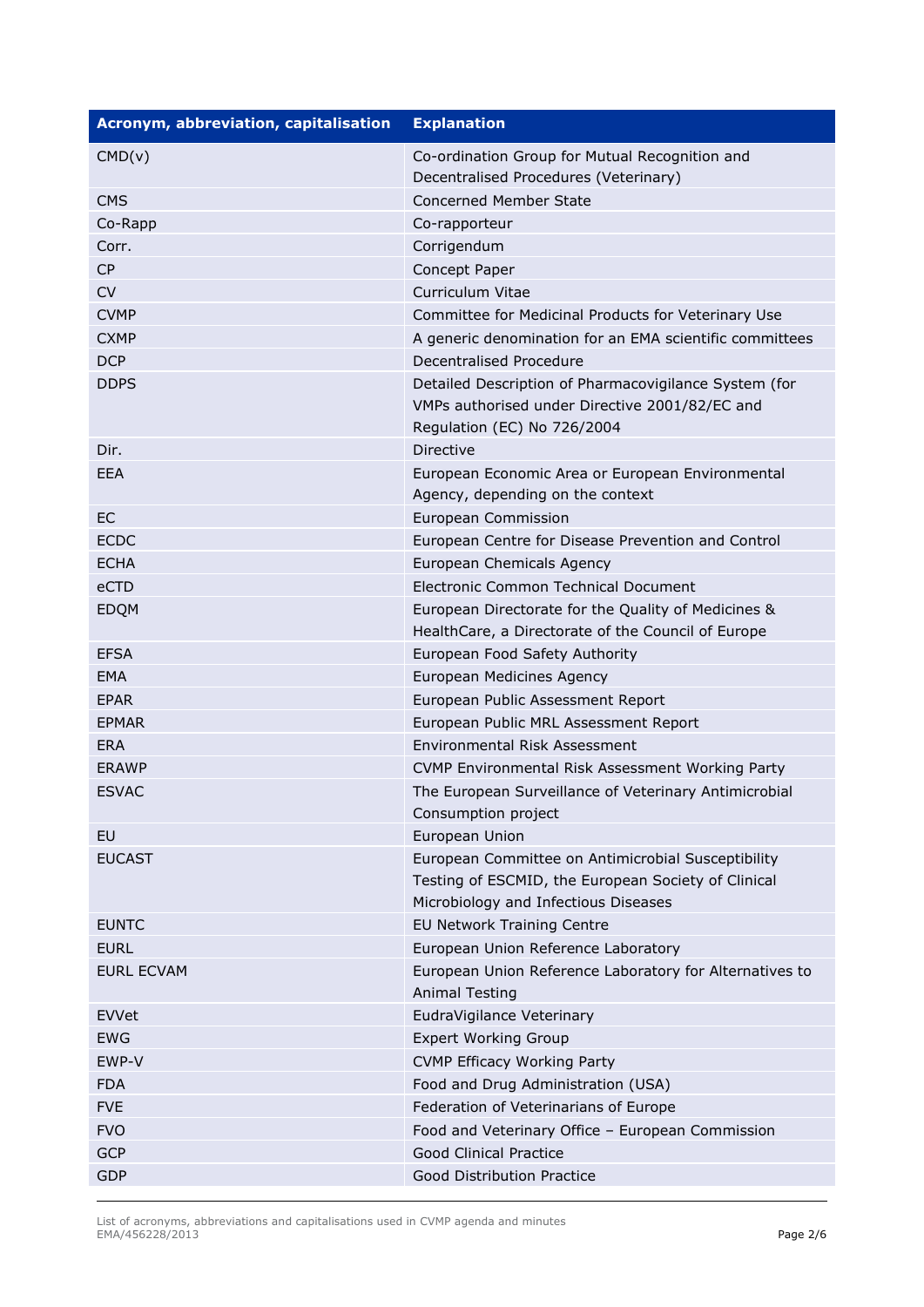| Acronym, abbreviation, capitalisation | <b>Explanation</b>                                                                                         |
|---------------------------------------|------------------------------------------------------------------------------------------------------------|
| GL                                    | Guideline                                                                                                  |
| <b>GLP</b>                            | Good Laboratory Practice                                                                                   |
| <b>GMDP IWG</b>                       | GMP/GDP Inspectors Working Group                                                                           |
| <b>GMO</b>                            | Genetically Modified Organism                                                                              |
| <b>GMP</b>                            | Good Manufacturing Practice                                                                                |
| <b>HMA</b>                            | Heads of Medicines Agencies                                                                                |
| <b>ICH</b>                            | International Council for Harmonisation of Technical                                                       |
|                                       | Requirements for Pharmaceuticals for Human Use                                                             |
| <b>IDWP</b>                           | Infectious Diseases Working Party (CHMPs counterpart to<br>AWP)                                            |
| <b>IMP</b>                            | Incident Management Plan                                                                                   |
| <b>INN</b>                            | International Non-proprietary Name maintained by the<br><b>WHO</b>                                         |
| <b>IRG</b>                            | <b>Incident Review Group</b>                                                                               |
| <b>ISO</b>                            | International Organization for Standardization, an                                                         |
|                                       | international standard-setting body composed of                                                            |
|                                       | representatives from various national standards                                                            |
|                                       | organizations.                                                                                             |
| <b>IVMP</b>                           | Immunological Veterinary Medicinal Product                                                                 |
| <b>IWP</b>                            | <b>CVMP Immunologicals Working Party</b>                                                                   |
| <b>JECFA</b>                          | Joint FAO/WHO Expert Committee on Food Additives                                                           |
| J3RsWG                                | Joint CVMP/CHMP Working Group on the Application of the<br>3Rs in Regulatory Testing of Medicinal Products |
| <b>JIACRA</b>                         | ECDC/EFSA/EMA Joint report on the integrated analysis of                                                   |
|                                       | the consumption of antimicrobial agents and occurrence of                                                  |
|                                       | antimicrobial resistance in bacteria from humans and<br>food-producing animals                             |
| <b>LM</b>                             | <b>Limited Markets</b>                                                                                     |
| LoOI                                  | List of Outstanding Issues                                                                                 |
| LoQ                                   | List of Questions or limit of quantification, depending on                                                 |
|                                       | context                                                                                                    |
| LTT                                   | Lines to take                                                                                              |
| MA                                    | Marketing Authorisation                                                                                    |
| <b>MAA</b>                            | Marketing Authorisation Application                                                                        |
| <b>MAH</b>                            | Marketing Authorisation Holder                                                                             |
| MB                                    | Management Board                                                                                           |
| MIC                                   | Minimum Inhibitory Concentration                                                                           |
| <b>MRL</b>                            | Maximum Residue Limit                                                                                      |
| <b>MRP</b>                            | Mutual Recognition Procedure                                                                               |
| <b>MS</b>                             | Member State                                                                                               |
| <b>MUMS</b>                           | Minor Use and Minor Species                                                                                |
| N/a                                   | Not applicable                                                                                             |
| <b>NAP</b>                            | Nationally Authorised Product                                                                              |
| <b>NCA</b>                            | National Competent Authority                                                                               |
| <b>NUI</b>                            | Non-Urgent Information                                                                                     |
| <b>OE</b>                             | Oral Explanation                                                                                           |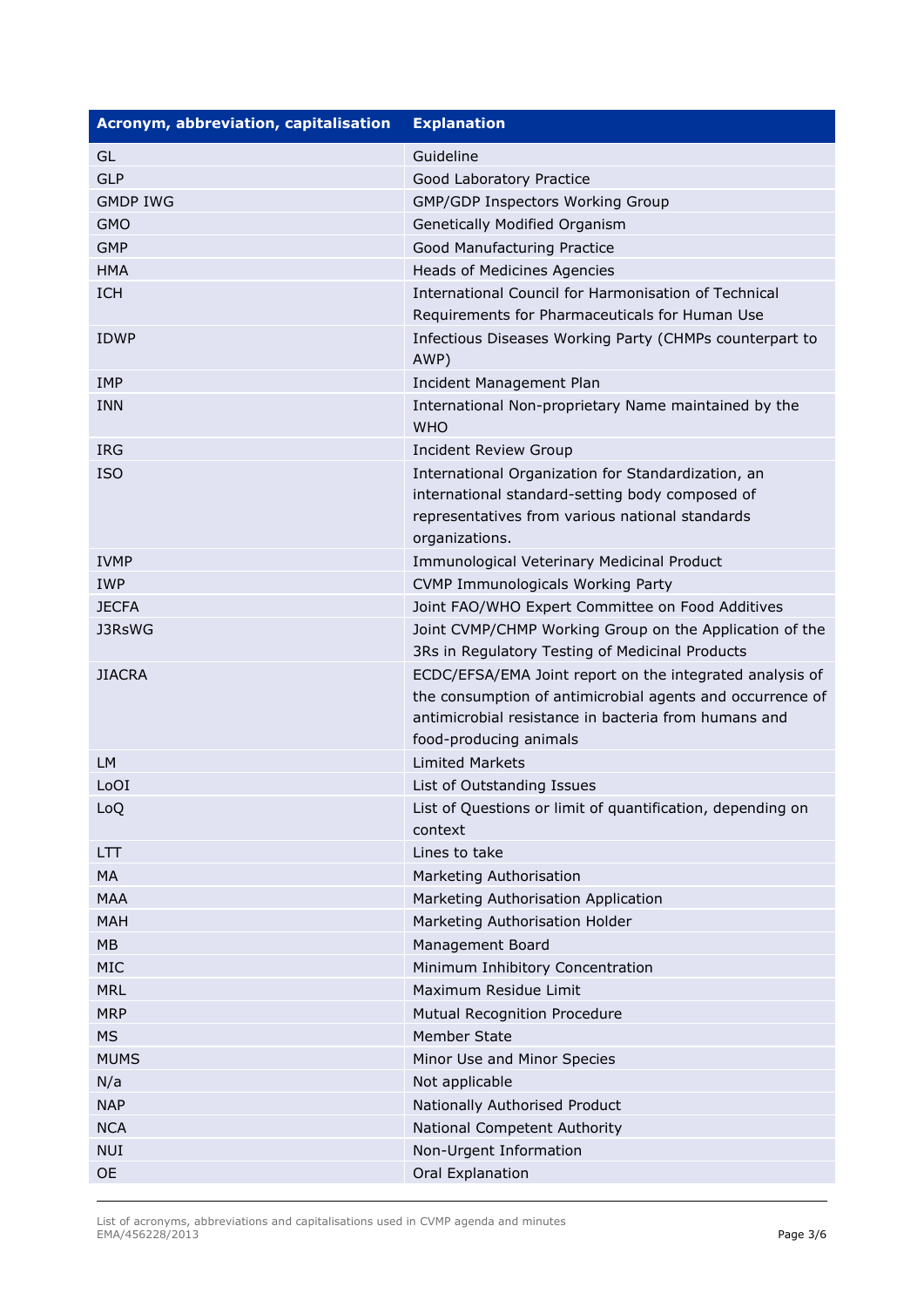| Acronym, abbreviation, capitalisation | <b>Explanation</b>                                             |
|---------------------------------------|----------------------------------------------------------------|
| <b>OIE</b>                            | World Organisation for Animal Health, based on its             |
|                                       | original name Office International des Epizooties              |
| <b>OMCL</b>                           | Official Medicines Control Laboratories (under EDQM            |
|                                       | oversight)                                                     |
| <b>PCU</b>                            | Population Correction Unit                                     |
| <b>PBT</b>                            | Persistent Bioaccumulative Toxic (chemical)                    |
| Ph. Eur.                              | European Pharmacopoeia                                         |
| PhV                                   | Pharmacovigilance                                              |
| PhVWP-V                               | CVMP Pharmacovigilance Working Party                           |
| PI                                    | <b>Product Information</b>                                     |
| PIQ                                   | Product Information Quality                                    |
| PK/PD modelling                       | Pharmacokinetic-pharmacodynamic modelling                      |
| PL                                    | Package Leaflet or                                             |
|                                       | Product Lead (EMA staff leading on a product for human<br>use) |
| <b>PRP</b>                            | Preliminary Risk Profiling                                     |
| <b>PSUR</b>                           | Periodic Safety Update Report                                  |
| Q&A                                   | Questions and Answers                                          |
| QRD                                   | Quality Review of Documents                                    |
| QWP                                   | Joint CHMP/CVMP Quality Working Party                          |
| <b>RA</b>                             | Rapid Alert                                                    |
| Rapp                                  | Rapporteur                                                     |
| Reg.                                  | Regulation                                                     |
| Rev.                                  | Revision                                                       |
| <b>RMM</b>                            | <b>Risk Mitigation Measure</b>                                 |
| <b>RMP</b>                            | Risk Management Plan                                           |
| <b>RMS</b>                            | Reference Member State                                         |
| <b>RONAFA</b>                         | EMA/EFSA Joint Scientific Opinion on Reduction of the          |
|                                       | Need for Antimicrobials in Food-producing Animals              |
| <b>SA</b>                             | Scientific Advice                                              |
| <b>SAG</b>                            | Scientific Advisory Group                                      |
| <b>SAGAM</b>                          | Scientific Advisory Group on Antimicrobials                    |
| <b>SAR</b>                            | Serious Adverse Reaction                                       |
| SAWP-V                                | <b>CVMP Scientific Advice Working Party</b>                    |
| SL                                    | Scientific Lead (EMA staff, for veterinary procedures only,    |
|                                       | previously: project manager)                                   |
| <b>SME</b>                            | Small and Medium-sized Enterprise                              |
| SO                                    | Scientific overview                                            |
| <b>SPC</b>                            | Summary of Product Characteristics (SmPC for human             |
|                                       | products) or Supplementary Protection Certificates             |
|                                       | (extending the patent term under certain conditions)           |
| <b>SPG</b>                            | Strategic Planning Group of the CVMP                           |
| SWP-V                                 | <b>CVMP Safety Working Party</b>                               |
| <b>TATFAR</b>                         | Transatlantic Taskforce on Antimicrobial Resistance            |
| <b>TBC</b>                            | To be confirmed                                                |
| <b>TBD</b>                            | To be decided or to be determined                              |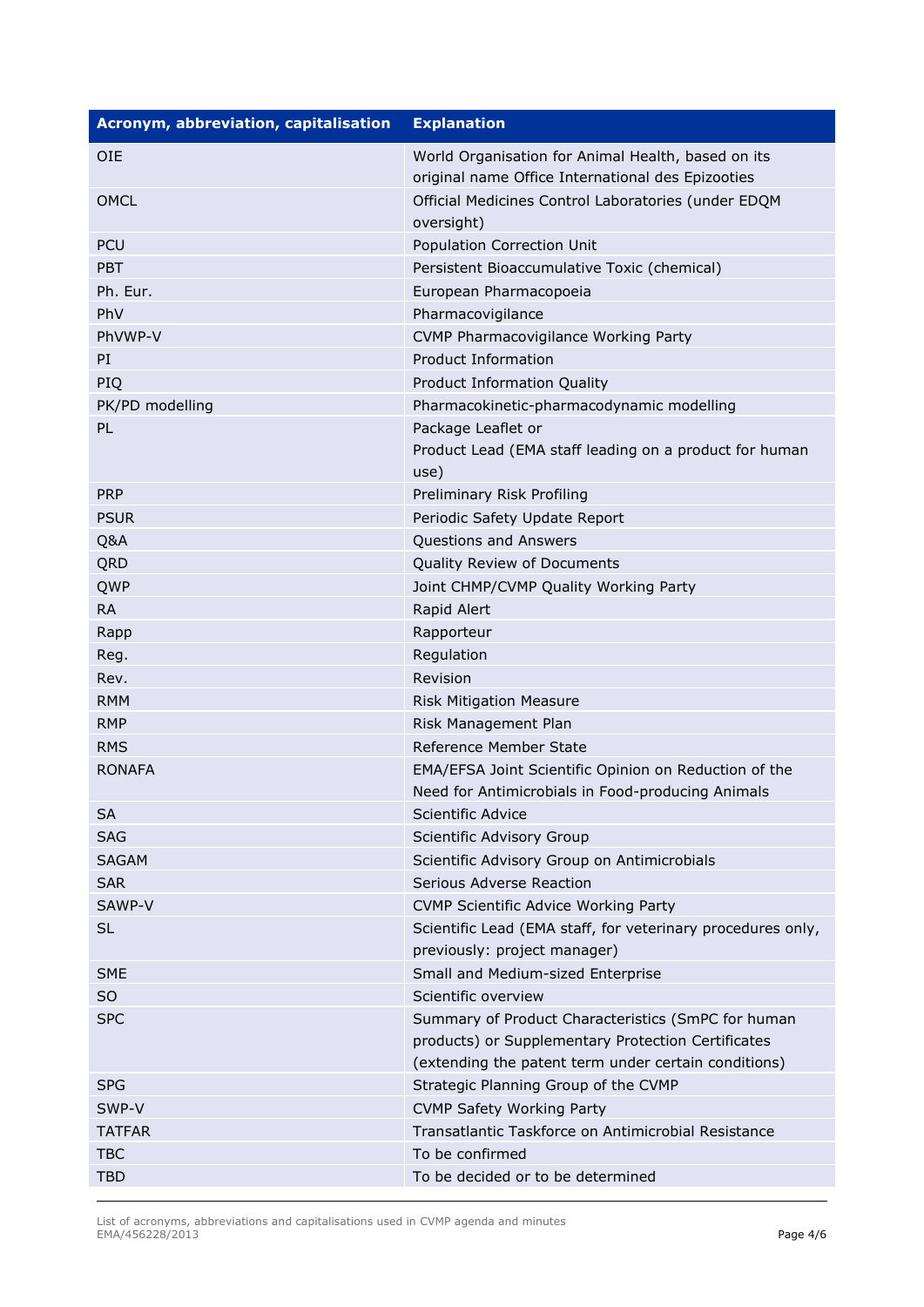| Acronym, abbreviation, capitalisation | <b>Explanation</b>                                                                                                           |
|---------------------------------------|------------------------------------------------------------------------------------------------------------------------------|
| <b>TIGes</b>                          | Telematic Implementation Group for electronic<br>submissions, renamed to eSubmission expert group in<br>2018                 |
| <b>TOC</b>                            | Table of contents                                                                                                            |
| <b>TOPRA</b>                          | The Organisation for Professionals in Regulatory Affairs                                                                     |
| $\vee$                                | Veterinary                                                                                                                   |
| <b>VeDDRA</b>                         | Veterinary Dictionary for Drug Regulatory Activities                                                                         |
| <b>VetCAST</b>                        | EUCAST Veterinary Sub-Committee dealing with all<br>aspects of veterinary antimicrobial susceptibility testing               |
| VMP-Reg                               | Veterinary Medicinal Product Regulation, Regulation (EU)<br>2019/6                                                           |
| <b>VICH</b>                           | International Cooperation on Harmonisation of Technical<br>Requirements for Registration of Veterinary Medicinal<br>Products |
| <b>VMP</b>                            | Veterinary Medicinal Product                                                                                                 |
| <b>WHO</b>                            | World Health Organization                                                                                                    |
| <b>WP</b>                             | <b>Working Party</b>                                                                                                         |
| <b>WS</b>                             | Worksharing                                                                                                                  |